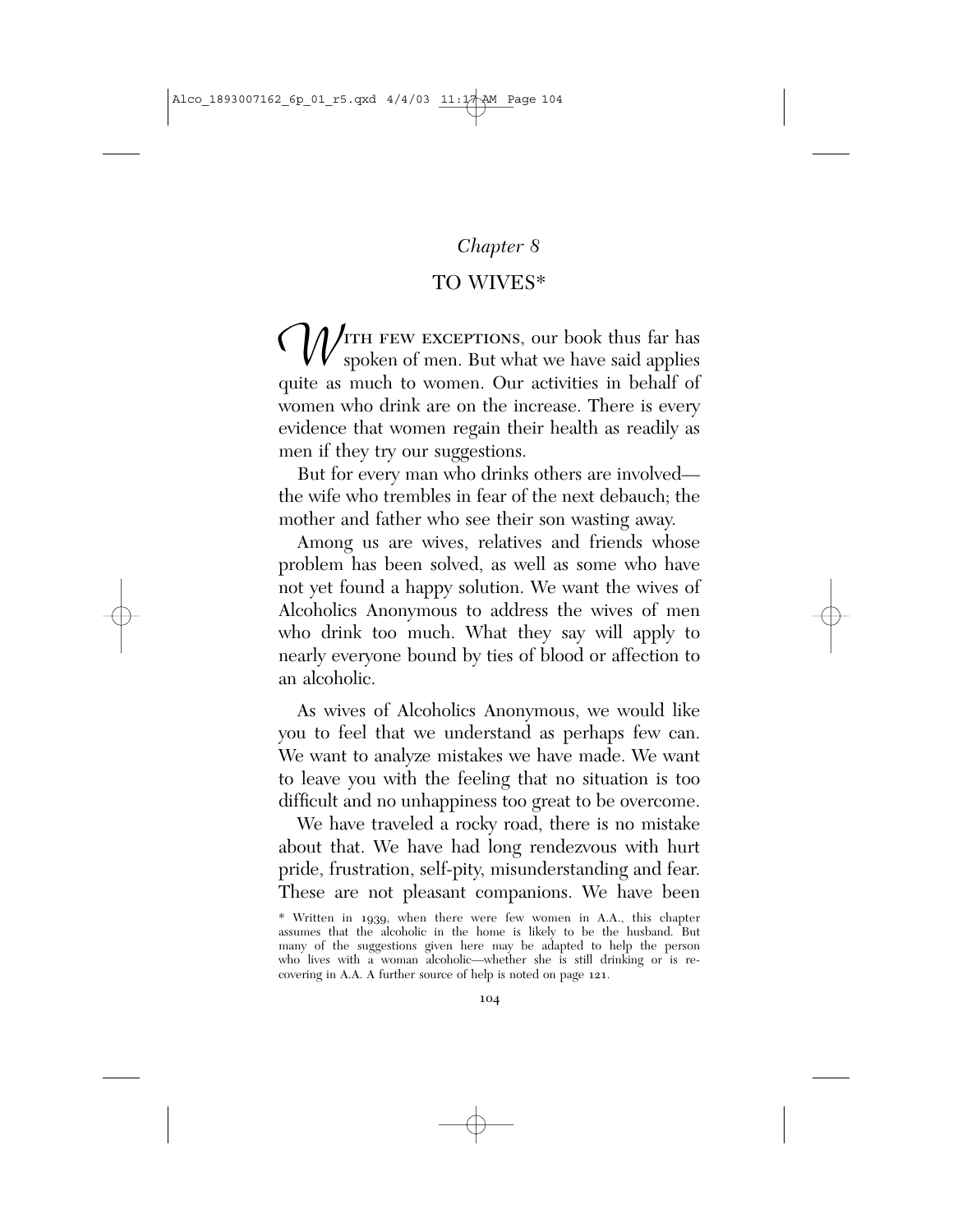driven to maudlin sympathy, to bitter resentment. Some of us veered from extreme to extreme, ever hoping that one day our loved ones would be themselves once more.

Our loyalty and the desire that our husbands hold up their heads and be like other men have begotten all sorts of predicaments. We have been unselfish and self-sacrificing. We have told innumerable lies to protect our pride and our husbands' reputations. We have prayed, we have begged, we have been patient. We have struck out viciously. We have run away. We have been hysterical. We have been terror stricken. We have sought sympathy. We have had retaliatory love affairs with other men.

Our homes have been battle-grounds many an evening. In the morning we have kissed and made up. Our friends have counseled chucking the men and we have done so with finality, only to be back in a little while hoping, always hoping. Our men have sworn great solemn oaths that they were through drinking forever. We have believed them when no one else could or would. Then, in days, weeks, or months, a fresh outburst.

We seldom had friends at our homes, never knowing how or when the men of the house would appear. We could make few social engagements. We came to live almost alone. When we were invited out, our husbands sneaked so many drinks that they spoiled the occasion. If, on the other hand, they took nothing, their self-pity made them killjoys.

There was never financial security. Positions were always in jeopardy or gone. An armored car could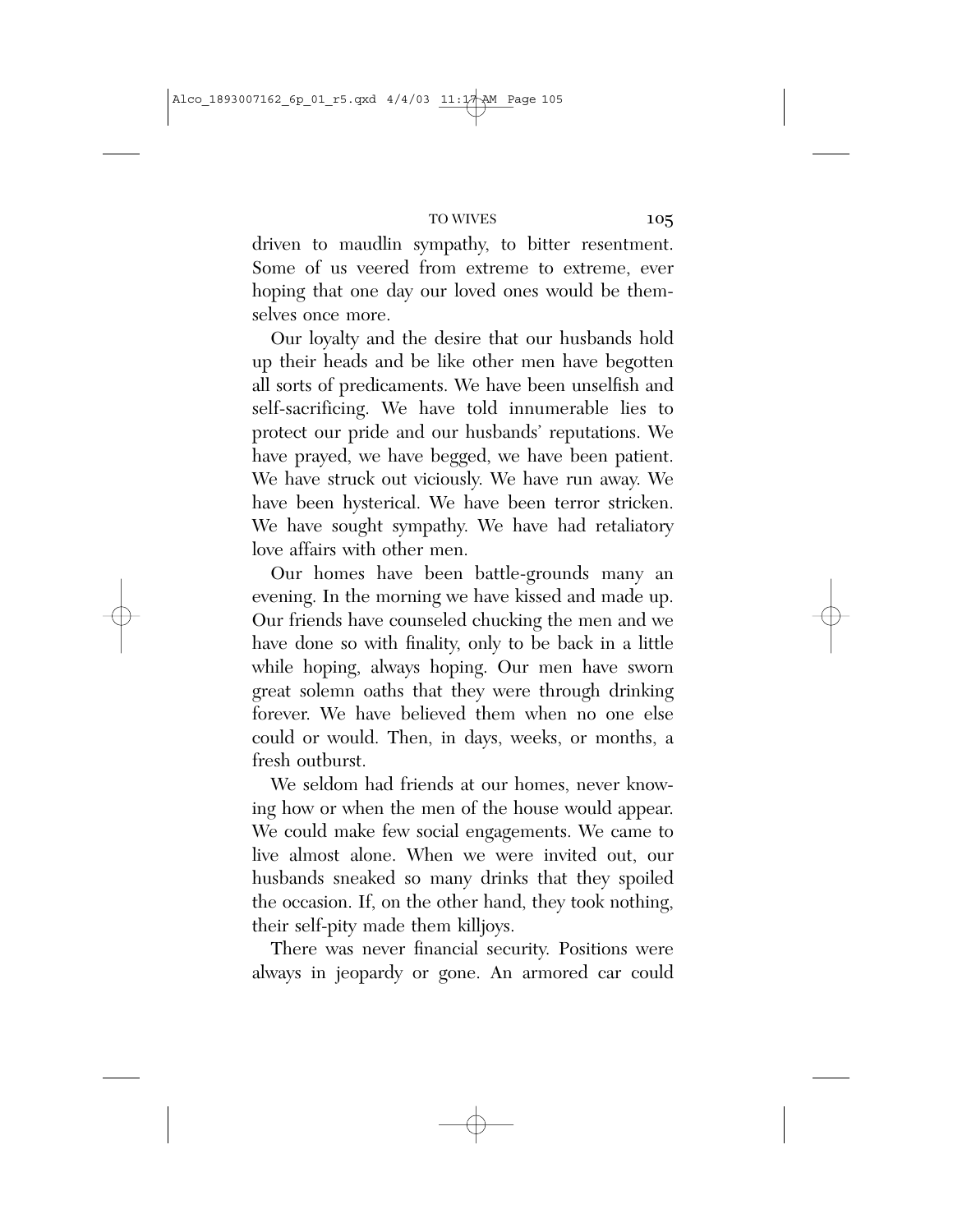not have brought the pay envelopes home. The checking account melted like snow in June.

Sometimes there were other women. How heartbreaking was this discovery; how cruel to be told they understood our men as we did not!

The bill collectors, the sheriffs, the angry taxi drivers, the policemen, the bums, the pals, and even the ladies they sometimes brought home—our husbands thought we were so inhospitable. "Joykiller, nag, wet blanket"—that's what they said. Next day they would be themselves again and we would forgive and try to forget.

We have tried to hold the love of our children for their father. We have told small tots that father was sick, which was much nearer the truth than we realized. They struck the children, kicked out door panels, smashed treasured crockery, and ripped the keys out of pianos. In the midst of such pandemonium they may have rushed out threatening to live with the other woman forever. In desperation, we have even got tight ourselves—the drunk to end all drunks. The unexpected result was that our husbands seemed to like it.

Perhaps at this point we got a divorce and took the children home to father and mother. Then we were severely criticized by our husband's parents for desertion. Usually we did not leave. We stayed on and on. We finally sought employment ourselves as destitution faced us and our families.

We began to ask medical advice as the sprees got closer together. The alarming physical and mental symptoms, the deepening pall of remorse, depression and inferiority that settled down on our loved ones—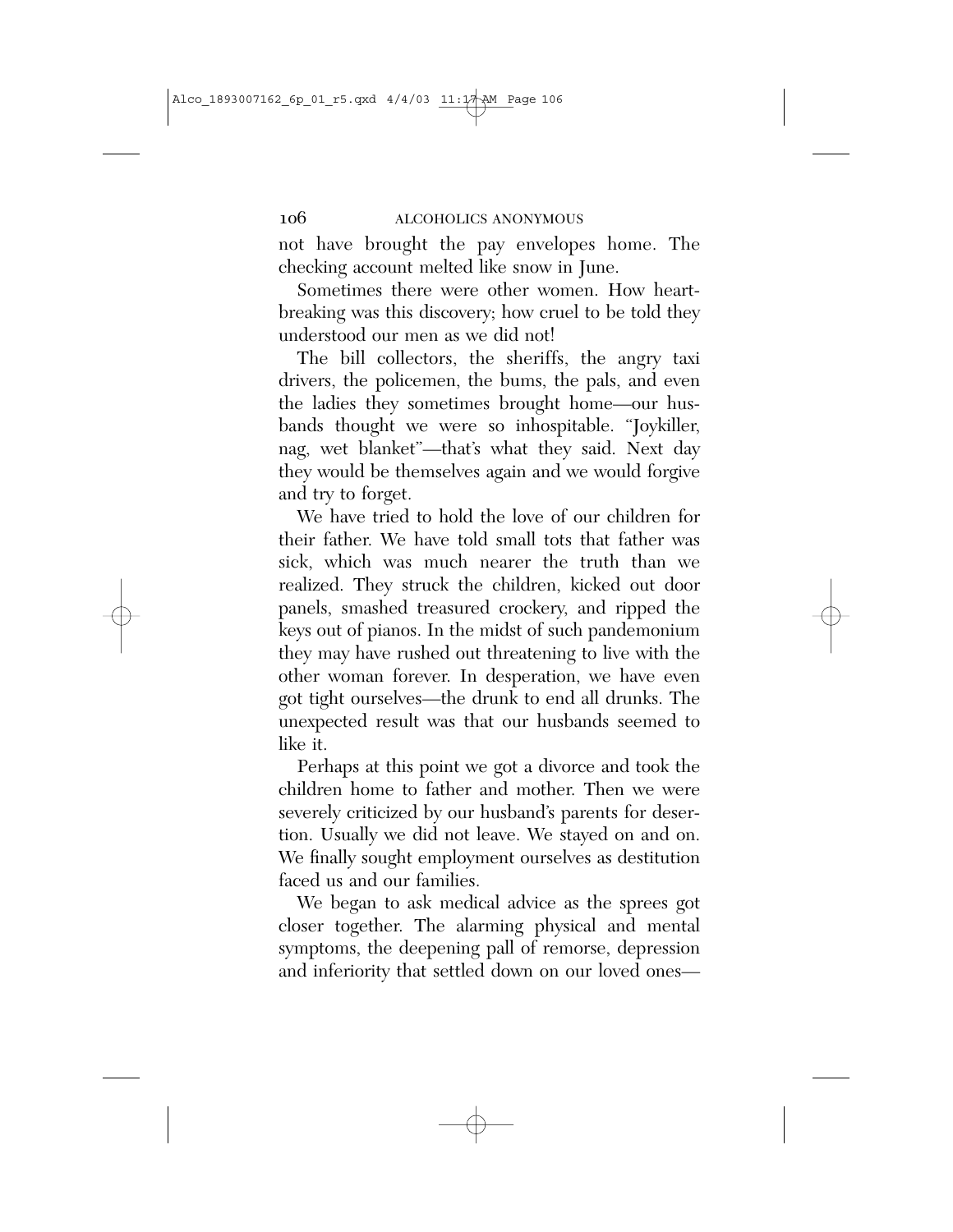## TO WIVES 107

these things terrified and distracted us. As animals on a treadmill, we have patiently and wearily climbed, falling back in exhaustion after each futile effort to reach solid ground. Most of us have entered the final stage with its commitment to health resorts, sanitariums, hospitals, and jails. Sometimes there were screaming delirium and insanity. Death was often near.

Under these conditions we naturally made mistakes. Some of them rose out of ignorance of alcoholism. Sometimes we sensed dimly that we were dealing with sick men. Had we fully understood the nature of the alcoholic illness, we might have behaved differently.

How could men who loved their wives and children be so unthinking, so callous, so cruel? There could be no love in such persons, we thought. And just as we were being convinced of their heartlessness, they would surprise us with fresh resolves and new attentions. For a while they would be their old sweet selves, only to dash the new structure of affection to pieces once more. Asked why they commenced to drink again, they would reply with some silly excuse, or none. It was so baffling, so heartbreaking. Could we have been so mistaken in the men we married? When drinking, they were strangers. Sometimes they were so inaccessible that it seemed as though a great wall had been built around them.

And even if they did not love their families, how could they be so blind about themselves? What had become of their judgment, their common sense, their will power? Why could they not see that drink meant ruin to them? Why was it, when these dangers were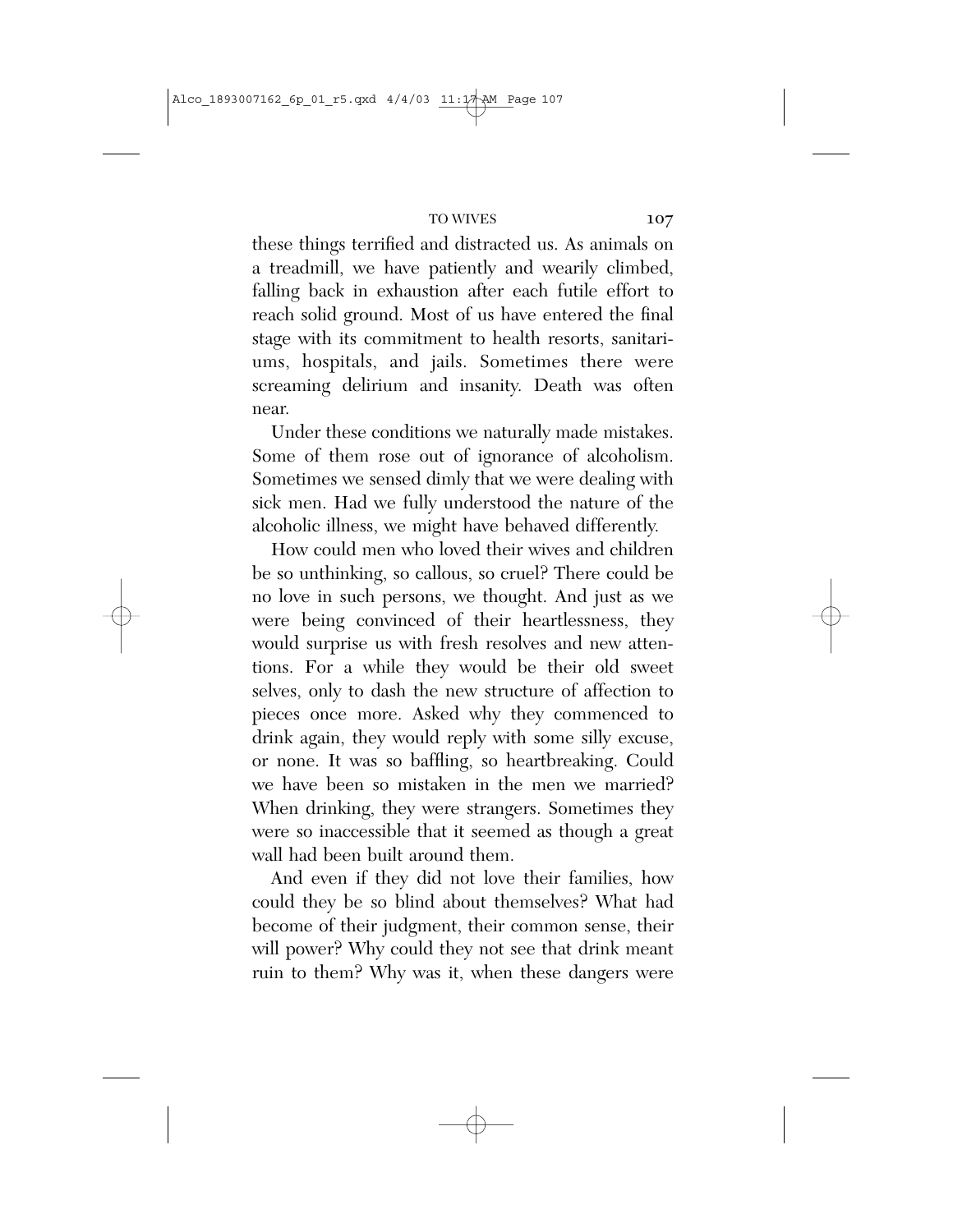pointed out that they agreed, and then got drunk again immediately?

These are some of the questions which race through the mind of every woman who has an alcoholic husband. We hope this book has answered some of them. Perhaps your husband has been living in that strange world of alcoholism where everything is distorted and exaggerated. You can see that he really does love you with his better self. Of course, there is such a thing as incompatibility, but in nearly every instance the alcoholic only seems to be unloving and inconsiderate; it is usually because he is warped and sickened that he says and does these appalling things. Today most of our men are better husbands and fathers than ever before.

Try not to condemn your alcoholic husband no matter what he says or does. He is just another very sick, unreasonable person. Treat him, when you can, as though he had pneumonia. When he angers you, remember that he is very ill.

There is an important exception to the foregoing. We realize some men are thoroughly bad-intentioned, that no amount of patience will make any difference. An alcoholic of this temperament may be quick to use this chapter as a club over your head. Don't let him get away with it. If you are positive he is one of this type you may feel you had better leave. Is it right to let him ruin your life and the lives of your children? Especially when he has before him a way to stop his drinking and abuse if he really wants to pay the price.

The problem with which you struggle usually falls within one of four categories:

*One:* Your husband may be only a heavy drinker.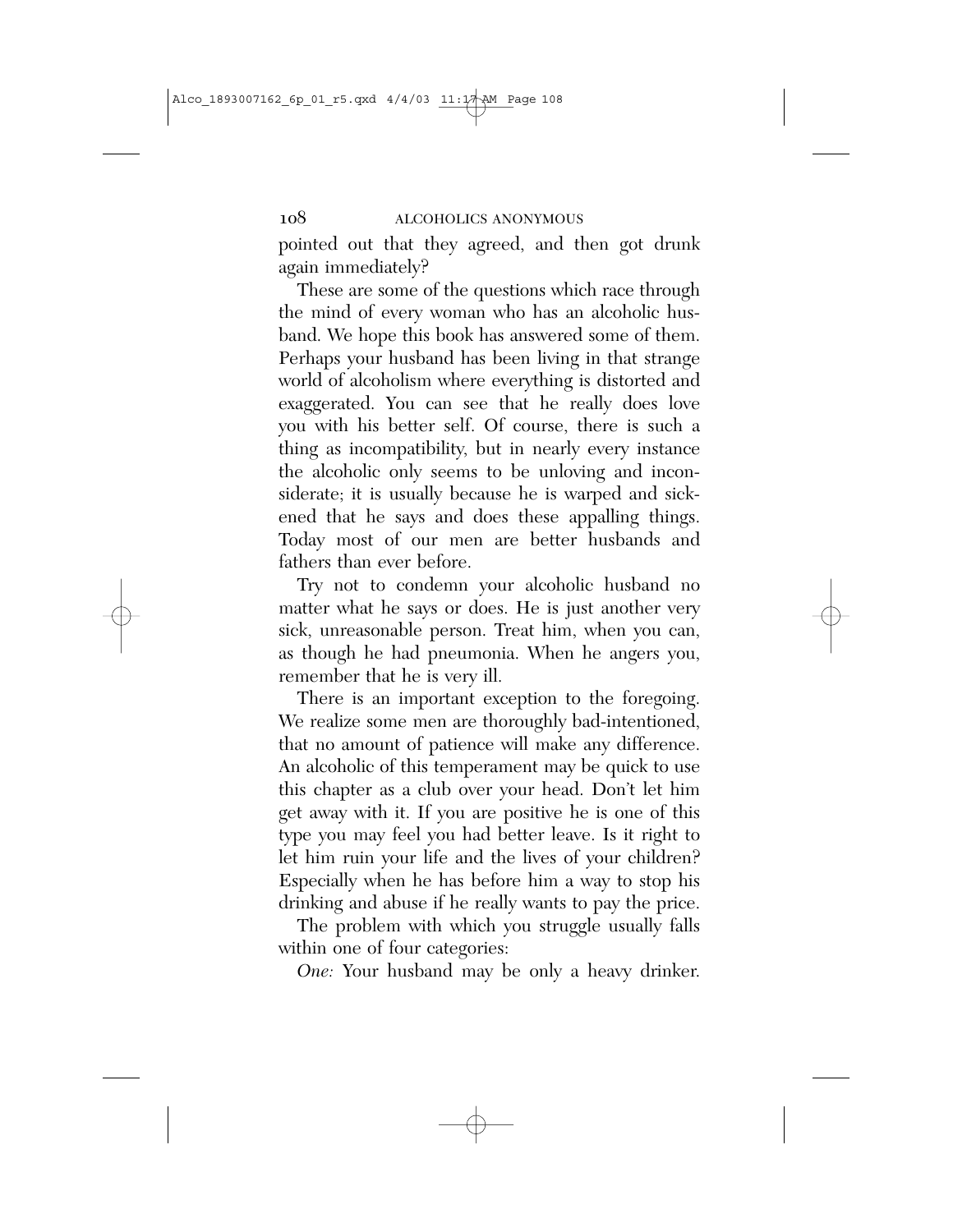His drinking may be constant or it may be heavy only on certain occasions. Perhaps he spends too much money for liquor. It may be slowing him up mentally and physically, but he does not see it. Sometimes he is a source of embarrassment to you and his friends. He is positive he can handle his liquor, that it does him no harm, that drinking is necessary in his business. He would probably be insulted if he were called an alcoholic. This world is full of people like him. Some will moderate or stop altogether, and some will not. Of those who keep on, a good number will become true alcoholics after a while.

*Two:* Your husband is showing lack of control, for he is unable to stay on the water wagon even when he wants to. He often gets entirely out of hand when drinking. He admits this is true, but is positive that he will do better. He has begun to try, with or without your cooperation, various means of moderating or staying dry. Maybe he is beginning to lose his friends. His business may suffer somewhat. He is worried at times, and is becoming aware that he cannot drink like other people. He sometimes drinks in the morning and through the day also, to hold his nervousness in check. He is remorseful after serious drinking bouts and tells you he wants to stop. But when he gets over the spree, he begins to think once more how he can drink moderately next time. We think this person is in danger. These are the earmarks of a real alcoholic. Perhaps he can still tend to business fairly well. He has by no means ruined everything. As we say among ourselves, *"He wants to want to stop."* 

*Three:* This husband has gone much further than husband number two. Though once like number two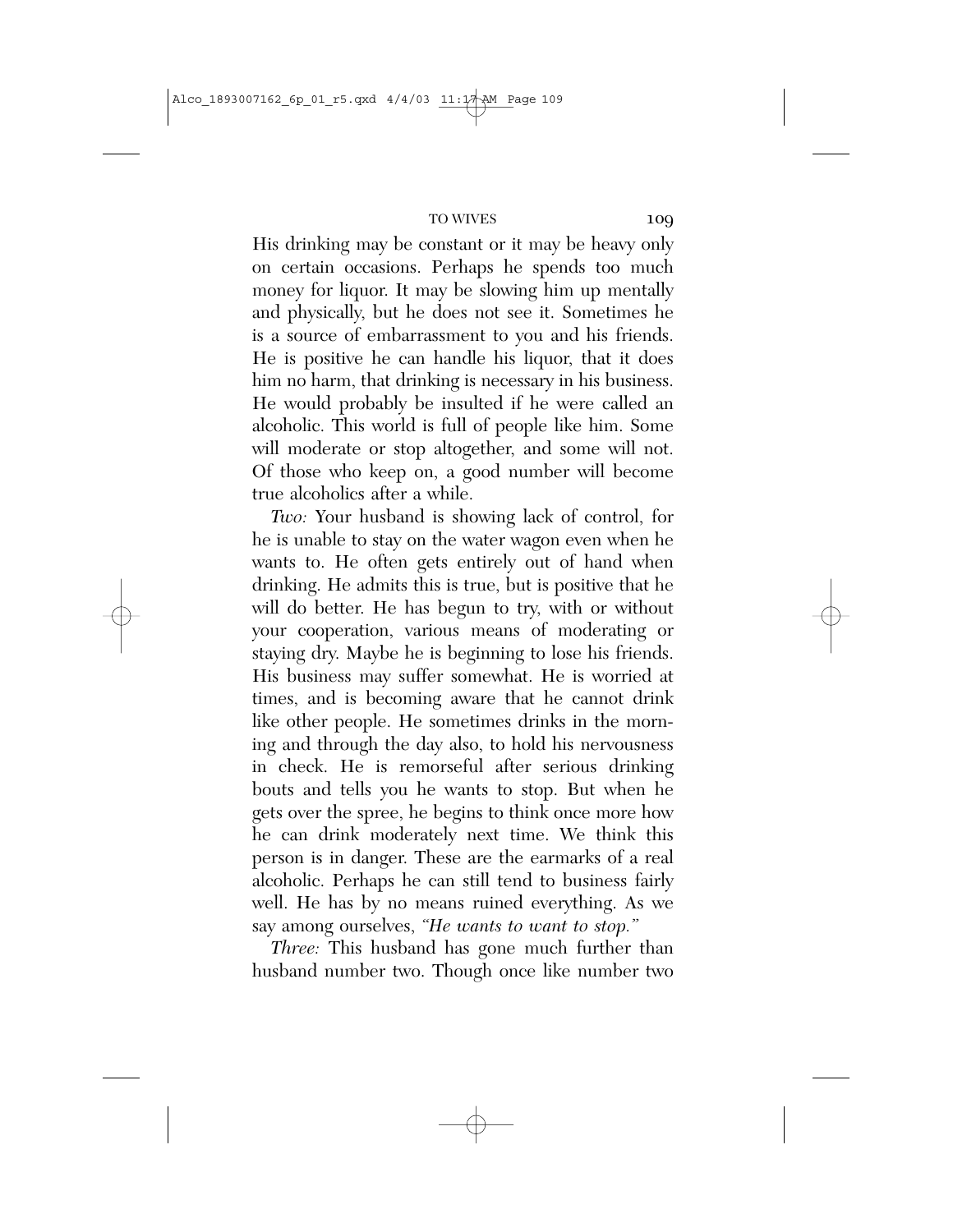he became worse. His friends have slipped away, his home is a near-wreck and he cannot hold a position. Maybe the doctor has been called in, and the weary round of sanitariums and hospitals has begun. He admits he cannot drink like other people, but does not see why. He clings to the notion that he will yet find a way to do so. He may have come to the point where he desperately wants to stop but cannot. His case presents additional questions which we shall try to answer for you. You can be quite hopeful of a situation like this.

*Four:* You may have a husband of whom you completely despair. He has been placed in one institution after another. He is violent, or appears definitely insane when drunk. Sometimes he drinks on the way home from the hospital. Perhaps he has had delirium tremens. Doctors may shake their heads and advise you to have him committed. Maybe you have already been obliged to put him away. This picture may not be as dark as it looks. Many of our husbands were just as far gone. Yet they got well.

Let's now go back to husband number one. Oddly enough, he is often difficult to deal with. He enjoys drinking. It stirs his imagination. His friends feel closer over a highball. Perhaps you enjoy drinking with him yourself when he doesn't go too far. You have passed happy evenings together chatting and drinking before your fire. Perhaps you both like parties which would be dull without liquor. We have enjoyed such evenings ourselves; we had a good time. We know all about liquor as a social lubricant. Some, but not all of us, think it has its advantages when reasonably used.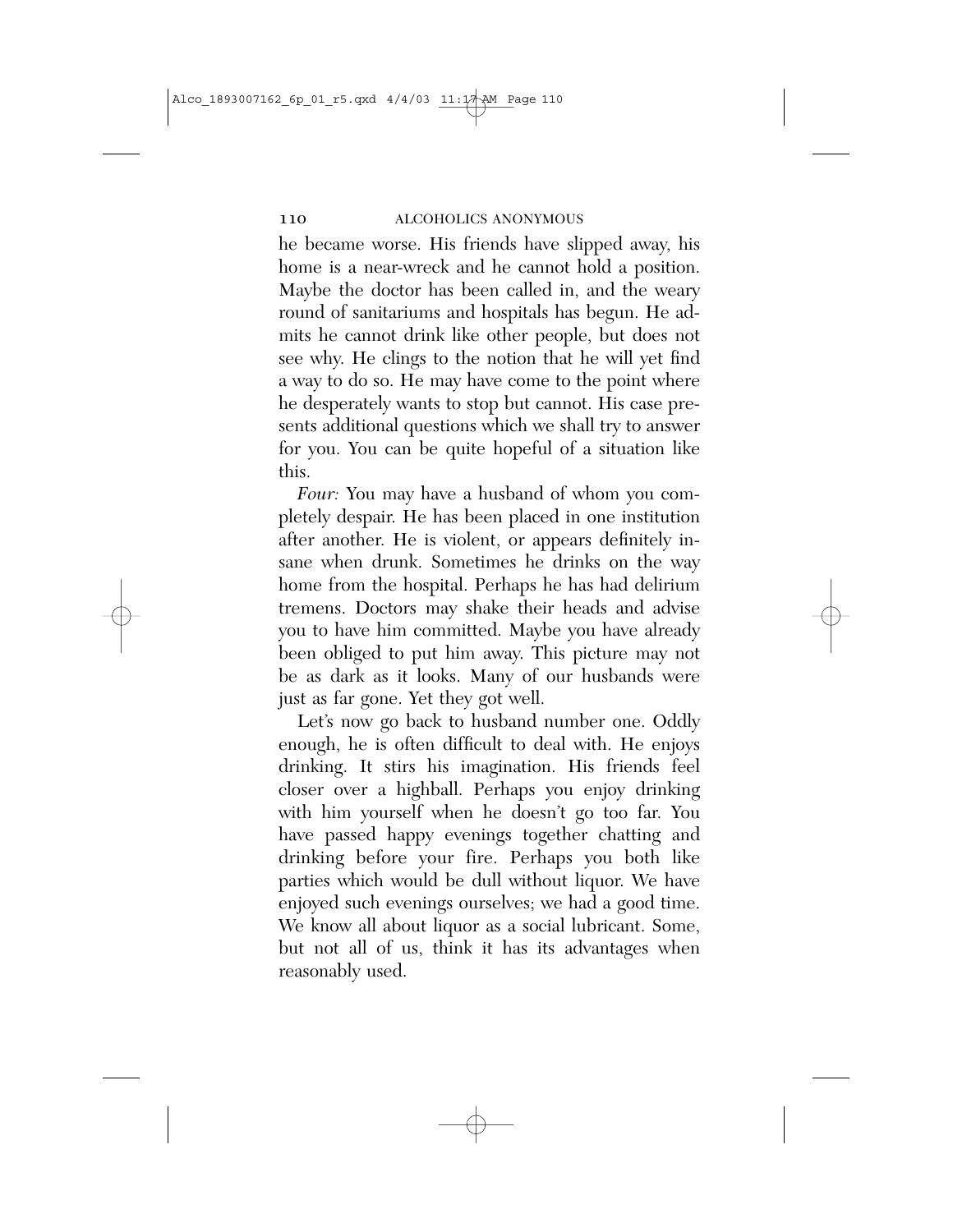The first principle of success is that you should never be angry. Even though your husband becomes unbearable and you have to leave him temporarily, you should, if you can, go without rancor. Patience and good temper are most necessary.

Our next thought is that you should never tell him what he must do about his drinking. If he gets the idea that you are a nag or a killjoy, your chance of accomplishing anything useful may be zero. He will use that as an excuse to drink more. He will tell you he is misunderstood. This may lead to lonely evenings for you. He may seek someone else to console him not always another man.

Be determined that your husband's drinking is not going to spoil your relations with your children or your friends. They need your companionship and your help. It is possible to have a full and useful life, though your husband continues to drink. We know women who are unafraid, even happy under these conditions. Do not set your heart on reforming your husband. You may be unable to do so, no matter how hard you try.

We know these suggestions are sometimes difficult to follow, but you will save many a heartbreak if you can succeed in observing them. Your husband may come to appreciate your reasonableness and patience. This may lay the groundwork for a friendly talk about his alcoholic problem. Try to have him bring up the subject himself. Be sure you are not critical during such a discussion. Attempt instead, to put yourself in his place. Let him see that you want to be helpful rather than critical.

When a discussion does arise, you might suggest he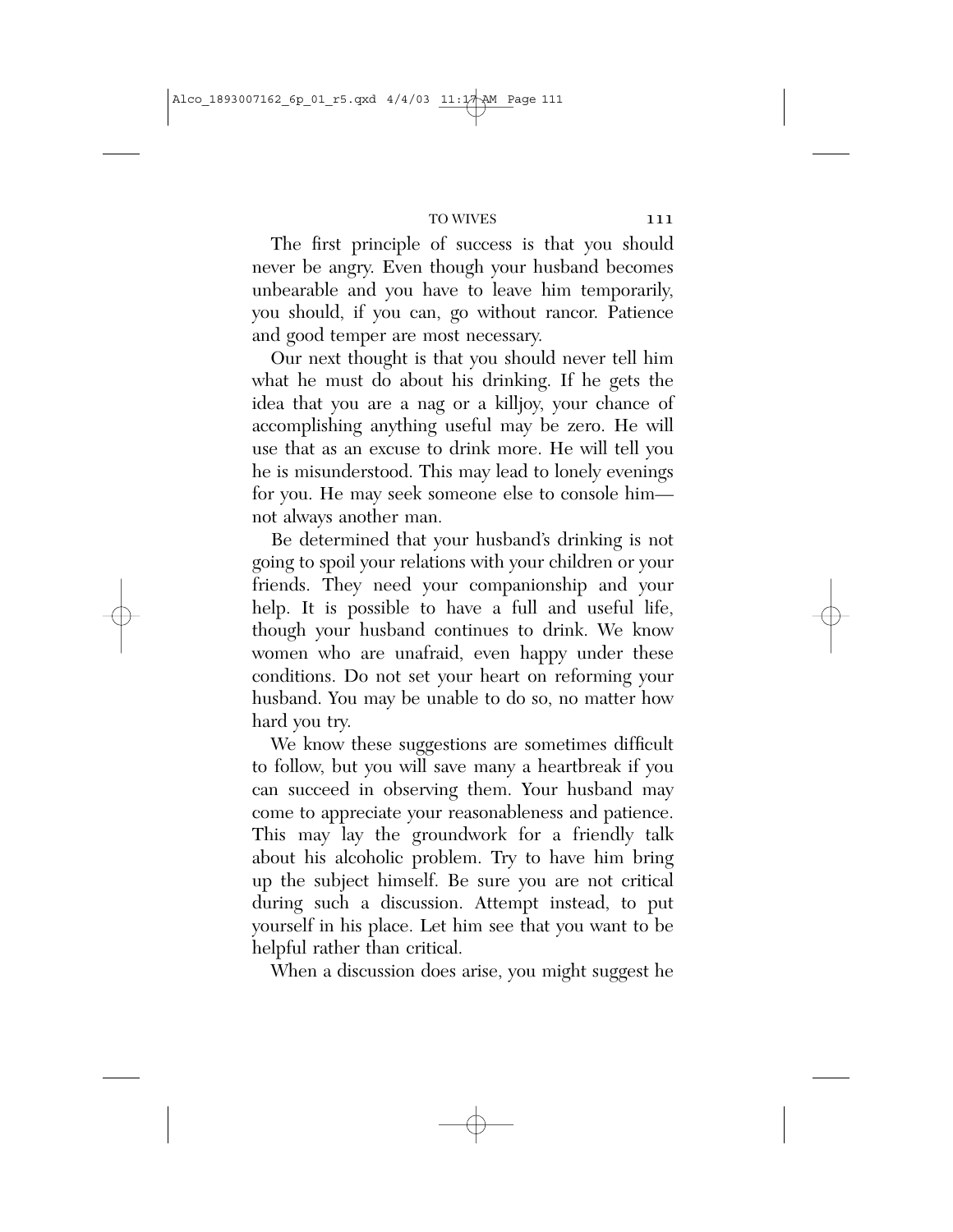read this book or at least the chapter on alcoholism. Tell him you have been worried, though perhaps needlessly. You think he ought to know the subject better, as everyone should have a clear understanding of the risk he takes if he drinks too much. Show him you have confidence in his power to stop or moderate. Say you do not want to be a wet blanket; that you only want him to take care of his health. Thus you may succeed in interesting him in alcoholism.

He probably has several alcoholics among his own acquaintances. You might suggest that you both take an interest in them. Drinkers like to help other drinkers. Your husband may be willing to talk to one of them.

If this kind of approach does not catch your husband's interest, it may be best to drop the subject, but after a friendly talk your husband will usually revive the topic himself. This may take patient waiting, but it will be worth it. Meanwhile you might try to help the wife of another serious drinker. If you act upon these principles, your husband may stop or moderate.

Suppose, however, that your husband fits the description of number two. The same principles which apply to husband number one should be practiced. But after his next binge, ask him if he would really like to get over drinking for good. Do not ask that he do it for you or anyone else. Just would he *like* to?

The chances are he would. Show him your copy of this book and tell him what you have found out about alcoholism. Show him that as alcoholics, the writers of the book understand. Tell him some of the interesting stories you have read. If you think he will be shy of a spiritual remedy, ask him to look at the chapter on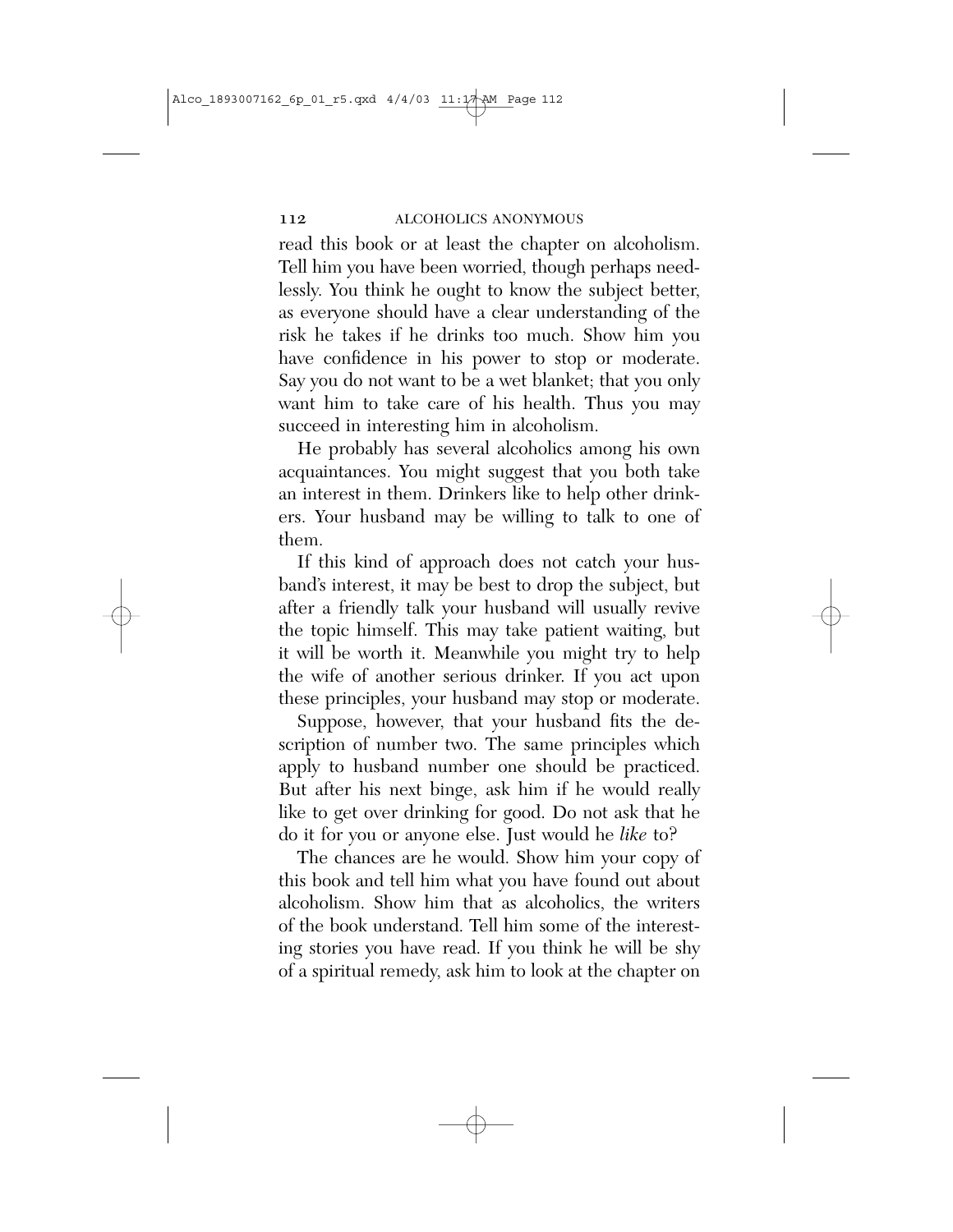alcoholism. Then perhaps he will be interested enough to continue.

If he is enthusiastic your cooperation will mean a great deal. If he is lukewarm or thinks he is not an alcoholic, we suggest you leave him alone. Avoid urging him to follow our program. The seed has been planted in his mind. He knows that thousands of men, much like himself, have recovered. But don't remind him of this after he has been drinking, for he may be angry. Sooner or later, you are likely to find him reading the book once more. Wait until repeated stumbling convinces him he must act, for the more you hurry him the longer his recovery may be delayed.

If you have a number three husband, you may be in luck. Being certain he wants to stop, you can go to him with this volume as joyfully as though you had struck oil. He may not share your enthusiasm, but he is practically sure to read the book and he may go for the program at once. If he does not, you will probably not have long to wait. Again, you should not crowd him. Let him decide for himself. Cheerfully see him through more sprees. Talk about his condition or this book only when he raises the issue. In some cases it may be better to let someone outside the family present the book. They can urge action without arousing hostility. If your husband is otherwise a normal individual, your chances are good at this stage.

You would suppose that men in the fourth classification would be quite hopeless, but that is not so. Many of Alcoholics Anonymous were like that. Everybody had given them up. Defeat seemed certain. Yet often such men had spectacular and powerful recoveries.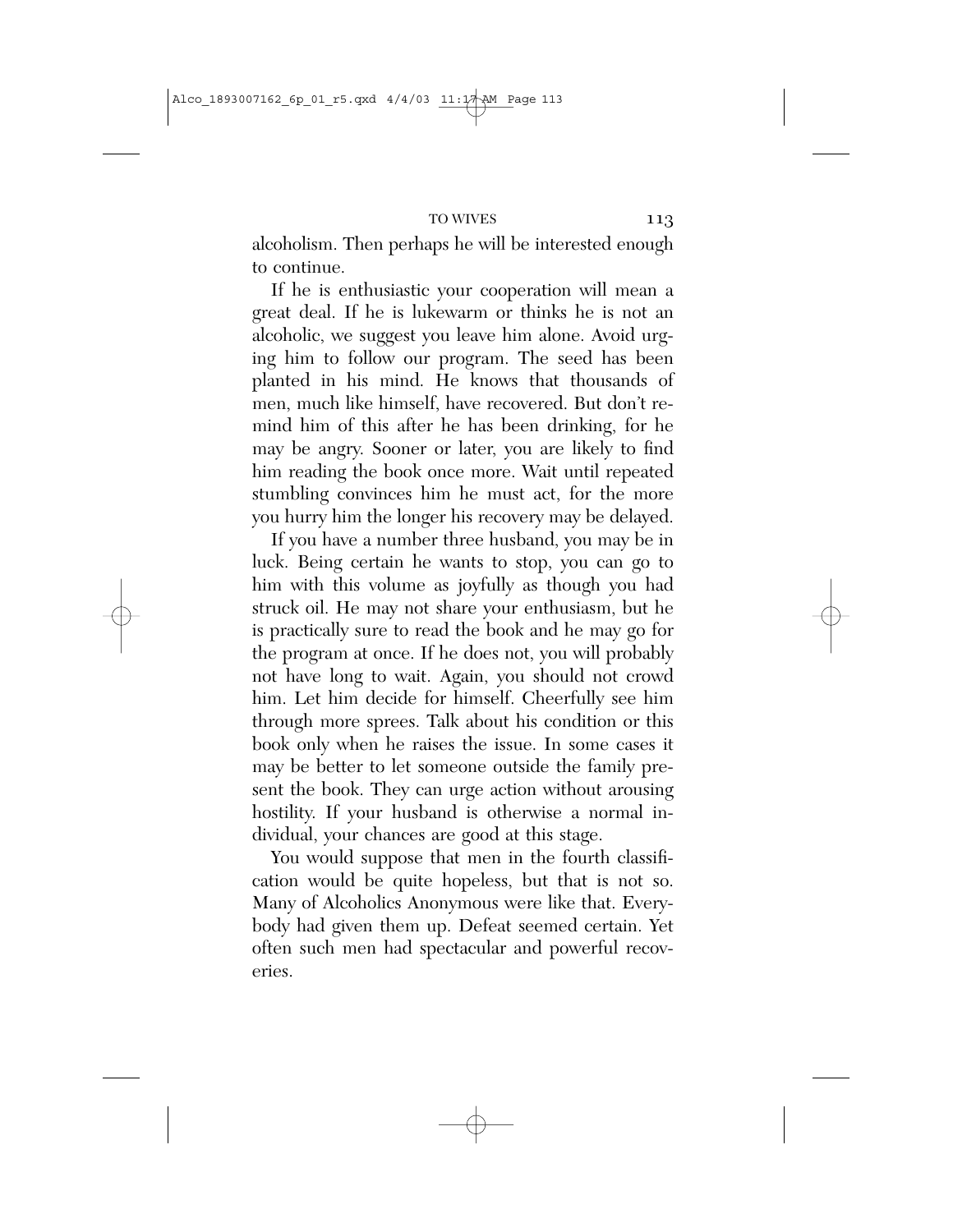There are exceptions. Some men have been so impaired by alcohol that they cannot stop. Sometimes there are cases where alcoholism is complicated by other disorders. A good doctor or psychiatrist can tell you whether these complications are serious. In any event, try to have your husband read this book. His reaction may be one of enthusiasm. If he is already committed to an institution, but can convince you and your doctor that he means business, give him a chance to try our method, unless the doctor thinks his mental condition too abnormal or dangerous. We make this recommendation with some confidence. For years we have been working with alcoholics committed to institutions. Since this book was first published, A.A. has released thousands of alcoholics from asylums and hospitals of every kind. The majority have never returned. The power of God goes deep!

You may have the reverse situation on your hands. Perhaps you have a husband who is at large, but who should be committed. Some men cannot or will not get over alcoholism. When they become too dangerous, we think the kind thing is to lock them up, but of course a good doctor should always be consulted. The wives and children of such men suffer horribly, but not more than the men themselves.

But sometimes you must start life anew. We know women who have done it. If such women adopt a spiritual way of life their road will be smoother.

If your husband is a drinker, you probably worry over what other people are thinking and you hate to meet your friends. You draw more and more into yourself and you think everyone is talking about conditions at your home. You avoid the subject of drink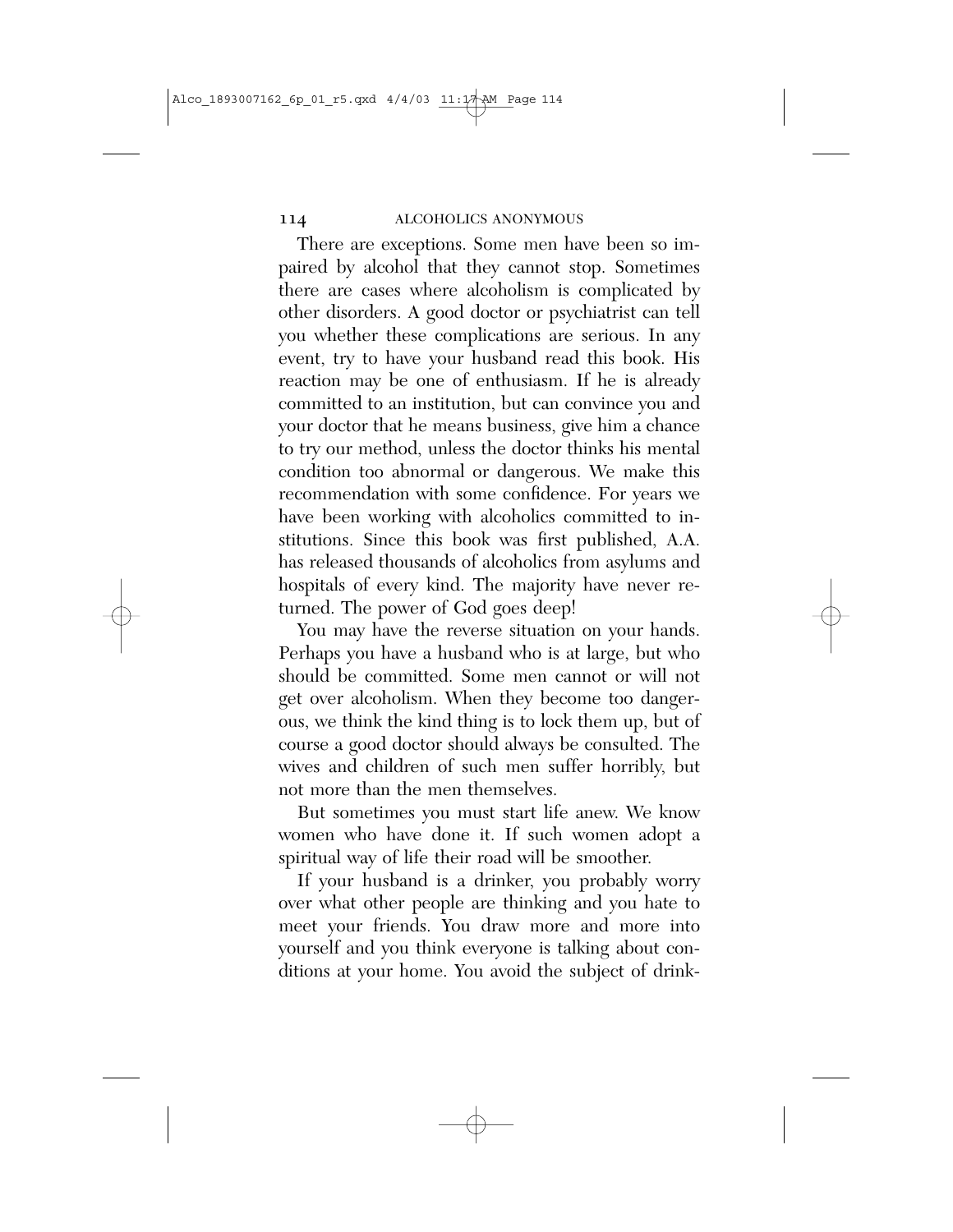ing, even with your own parents. You do not know what to tell the children. When your husband is bad, you become a trembling recluse, wishing the telephone had never been invented.

We find that most of this embarrassment is unnecessary. While you need not discuss your husband at length, you can quietly let your friends know the nature of his illness. But you must be on guard not to embarrass or harm your husband.

When you have carefully explained to such people that he is a sick person, you will have created a new atmosphere. Barriers which have sprung up between you and your friends will disappear with the growth of sympathetic understanding. You will no longer be self-conscious or feel that you must apologize as though your husband were a weak character. He may be anything but that. Your new courage, good nature and lack of self-consciousness will do wonders for you socially.

The same principle applies in dealing with the children. Unless they actually need protection from their father, it is best not to take sides in any argument he has with them while drinking. Use your energies to promote a better understanding all around. Then that terrible tension which grips the home of every problem drinker will be lessened.

Frequently, you have felt obliged to tell your husband's employer and his friends that he was sick, when as a matter of fact he was tight. Avoid answering these inquiries as much as you can. Whenever possible, let your husband explain. Your desire to protect him should not cause you to lie to people when they have a right to know where he is and what he is doing. Dis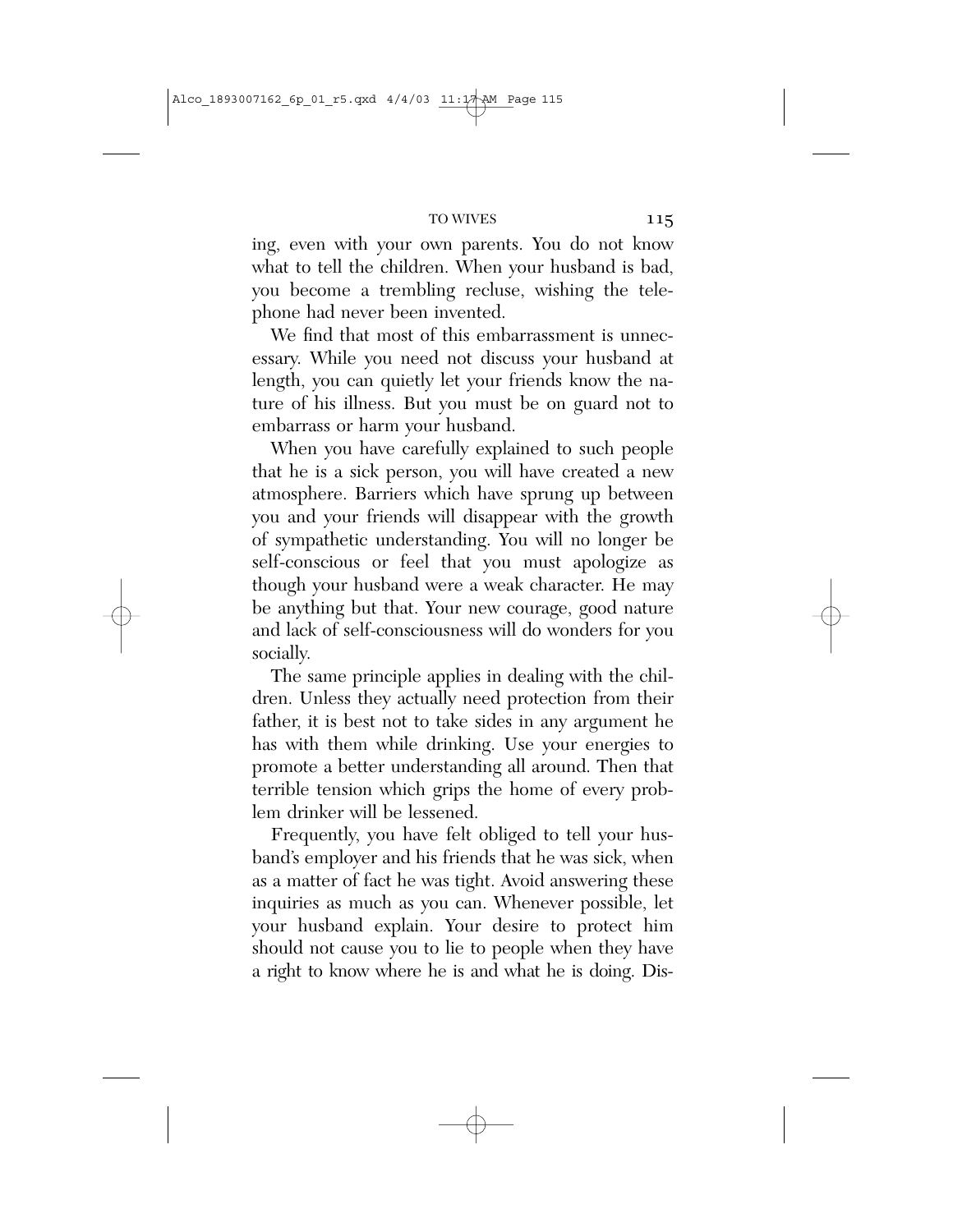cuss this with him when he is sober and in good spirits. Ask him what you should do if he places you in such a position again. But be careful not to be resentful about the last time he did so.

There is another paralyzing fear. You may be afraid your husband will lose his position; you are thinking of the disgrace and hard times which will befall you and the children. This experience may come to you. Or you may already have had it several times. Should it happen again, regard it in a different light. Maybe it will prove a blessing! It may convince your husband he wants to stop drinking forever. And now you know that he can stop if he will! Time after time, this apparent calamity has been a boon to us, for it opened up a path which led to the discovery of God.

We have elsewhere remarked how much better life is when lived on a spiritual plane. If God can solve the age-old riddle of alcoholism, He can solve your problems too. We wives found that, like everybody else, we were afflicted with pride, self-pity, vanity and all the things which go to make up the self-centered person; and we were not above selfishness or dishonesty. As our husbands began to apply spiritual principles in their lives, we began to see the desirability of doing so too.

At first, some of us did not believe we needed this help. We thought, on the whole, we were pretty good women, capable of being nicer if our husbands stopped drinking. But it was a silly idea that we were too good to need God. Now we try to put spiritual principles to work in every department of our lives. When we do that, we find it solves our problems too; the ensuing lack of fear, worry and hurt feelings is a wonderful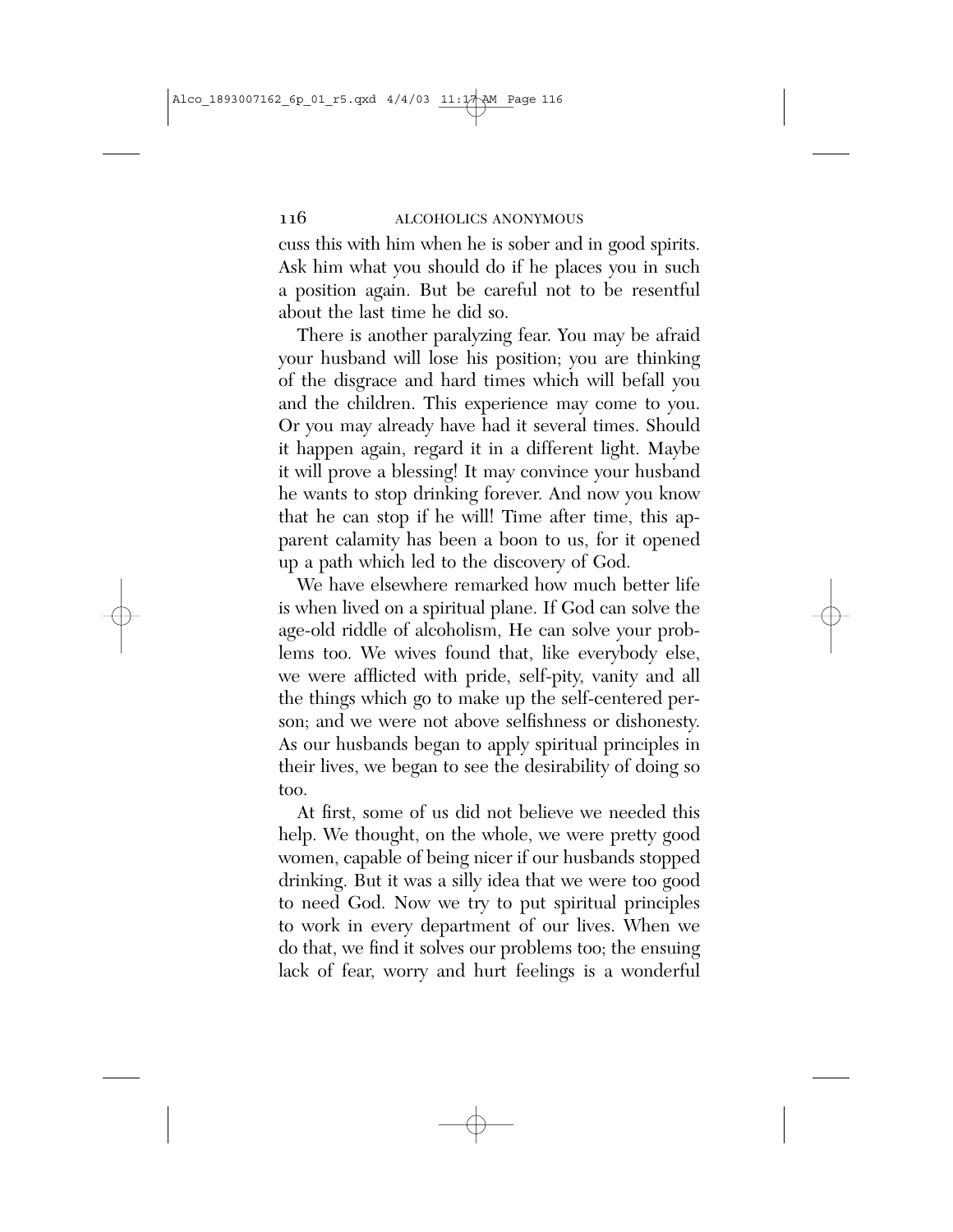thing. We urge you to try our program, for nothing will be so helpful to your husband as the radically changed attitude toward him which God will show you how to have. Go along with your husband if you possibly can.

If you and your husband find a solution for the pressing problem of drink you are, of course, going to be very happy. But all problems will not be solved at once. Seed has started to sprout in a new soil, but growth has only begun. In spite of your new-found happiness, there will be ups and downs. Many of the old problems will still be with you. This is as it should be.

The faith and sincerity of both you and your husband will be put to the test. These work-outs should be regarded as part of your education, for thus you will be learning to live. You will make mistakes, but if you are in earnest they will not drag you down. Instead, you will capitalize them. A better way of life will emerge when they are overcome.

Some of the snags you will encounter are irritation, hurt feelings and resentments. Your husband will sometimes be unreasonable and you will want to criticize. Starting from a speck on the domestic horizon, great thunderclouds of dispute may gather. These family dissensions are very dangerous, especially to your husband. Often you must carry the burden of avoiding them or keeping them under control. Never forget that resentment is a deadly hazard to an alcoholic. We do not mean that you have to agree with your husband whenever there is an honest difference of opinion. Just be careful not to disagree in a resentful or critical spirit.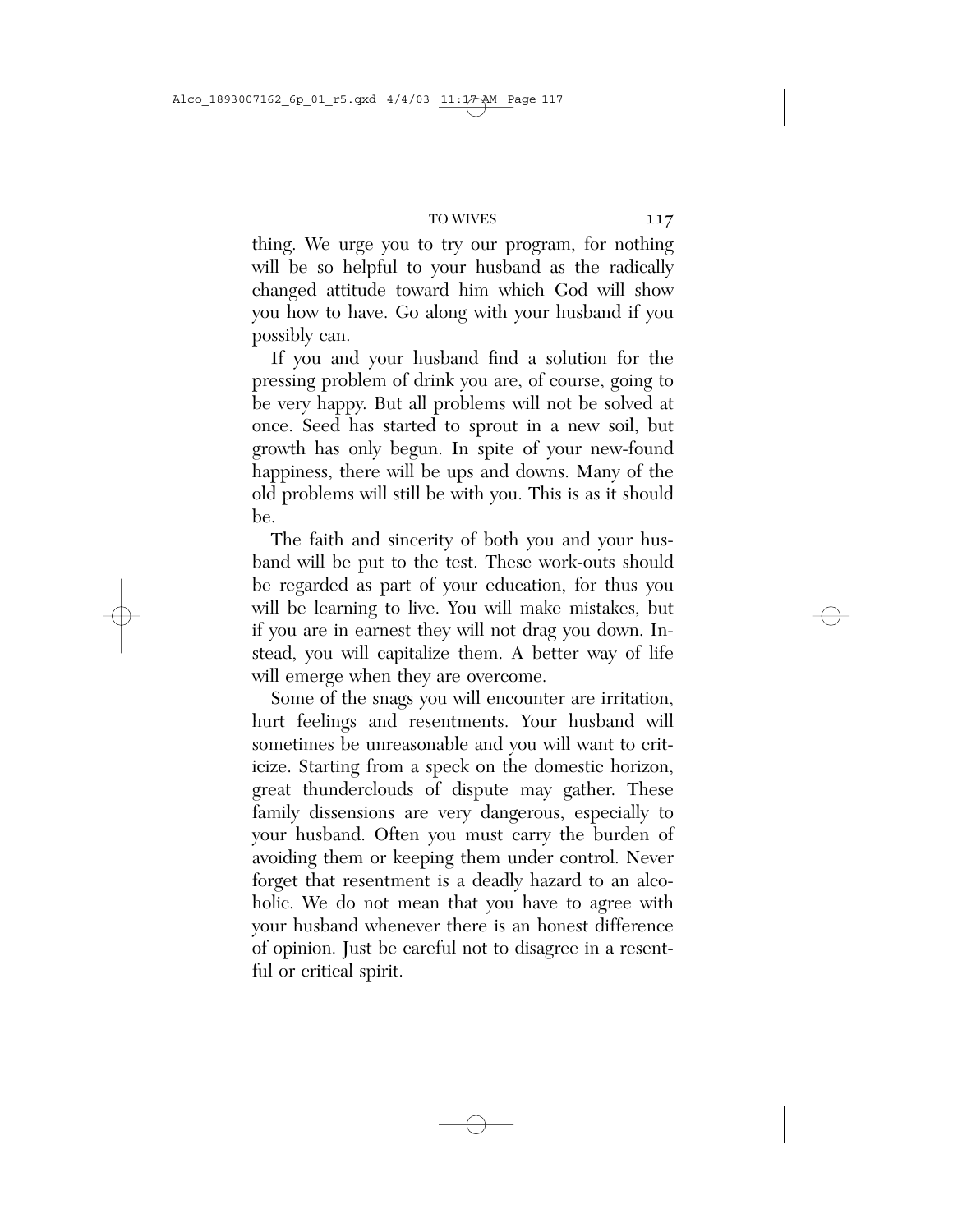You and your husband will find that you can dispose of serious problems easier than you can the trivial ones. Next time you and he have a heated discussion, no matter what the subject, it should be the privilege of either to smile and say, "This is getting serious. I'm sorry I got disturbed. Let's talk about it later." If your husband is trying to live on a spiritual basis, he will also be doing everything in his power to avoid disagreement or contention.

Your husband knows he owes you more than sobriety. He wants to make good. Yet you must not expect too much. His ways of thinking and doing are the habits of years. Patience, tolerance, understanding and love are the watchwords. Show him these things in yourself and they will be reflected back to you from him. Live and let live is the rule. If you both show a willingness to remedy your own defects, there will be little need to criticize each other.

We women carry with us a picture of the ideal man, the sort of chap we would like our husbands to be. It is the most natural thing in the world, once his liquor problem is solved, to feel that he will now measure up to that cherished vision. The chances are he will not for, like yourself, he is just beginning his development. Be patient.

Another feeling we are very likely to entertain is one of resentment that love and loyalty could not cure our husbands of alcoholism. We do not like the thought that the contents of a book or the work of another alcoholic has accomplished in a few weeks that for which we struggled for years. At such moments we forget that alcoholism is an illness over which we could not possibly have had any power. Your husband will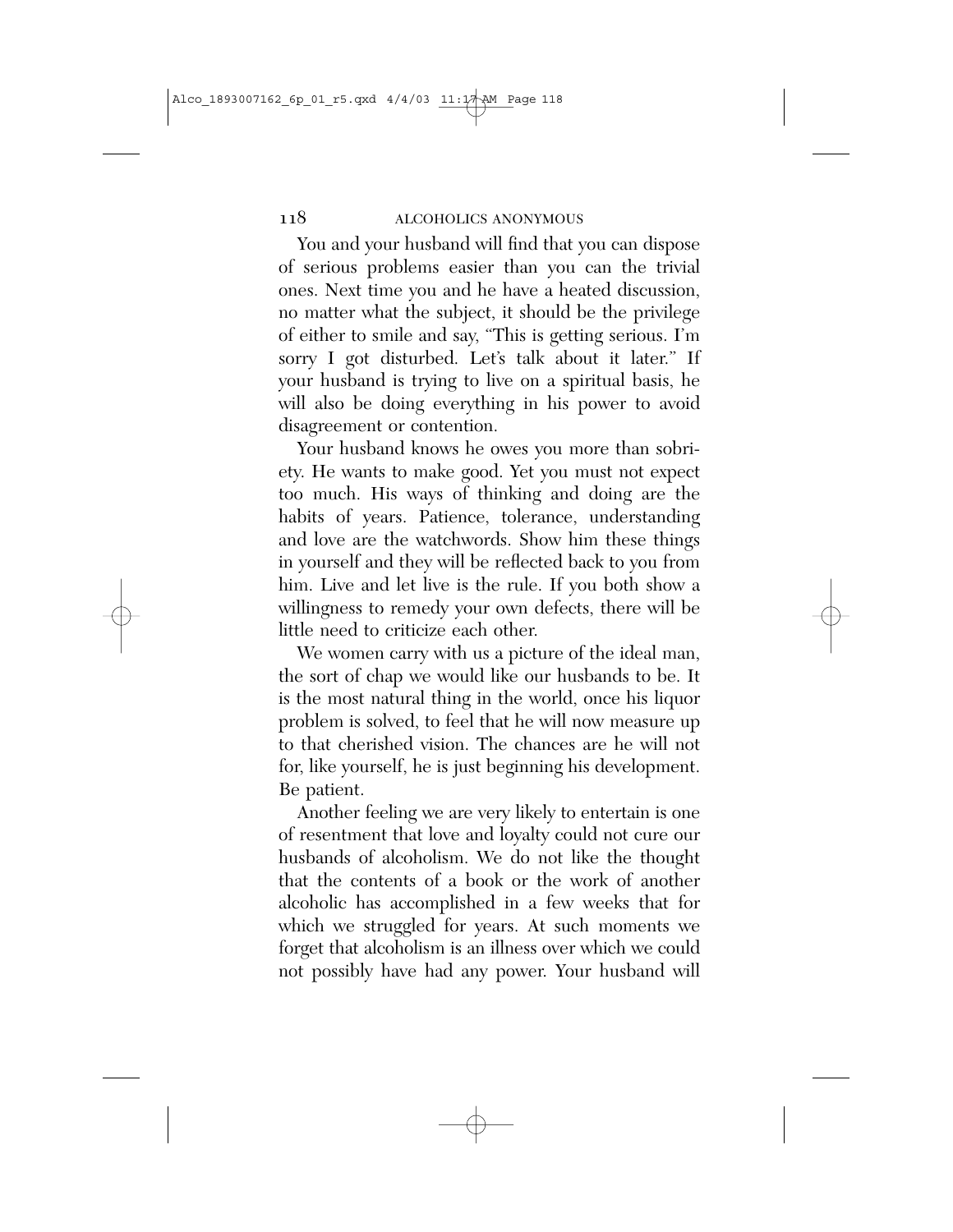be the first to say it was your devotion and care which brought him to the point where he could have a spiritual experience. Without you he would have gone to pieces long ago. When resentful thoughts come, try to pause and count your blessings. After all, your family is reunited, alcohol is no longer a problem and you and your husband are working together toward an undreamed-of future.

Still another difficulty is that you may become jealous of the attention he bestows on other people, especially alcoholics. You have been starving for his companionship, yet he spends long hours helping other men and their families. You feel he should now be yours. The fact is that he should work with other people to maintain his own sobriety. Sometimes he will be so interested that he becomes really neglectful. Your house is filled with strangers. You may not like some of them. He gets stirred up about their troubles, but not at all about yours. It will do little good if you point that out and urge more attention for yourself. We find it a real mistake to dampen his enthusiasm for alcoholic work. You should join in his efforts as much as you possibly can. We suggest that you direct some of your thought to the wives of his new alcoholic friends. They need the counsel and love of a woman who has gone through what you have.

It is probably true that you and your husband have been living too much alone, for drinking many times isolates the wife of an alcoholic. Therefore, you probably need fresh interests and a great cause to live for as much as your husband. If you cooperate, rather than complain, you will find that his excess enthusiasm will tone down. Both of you will awaken to a new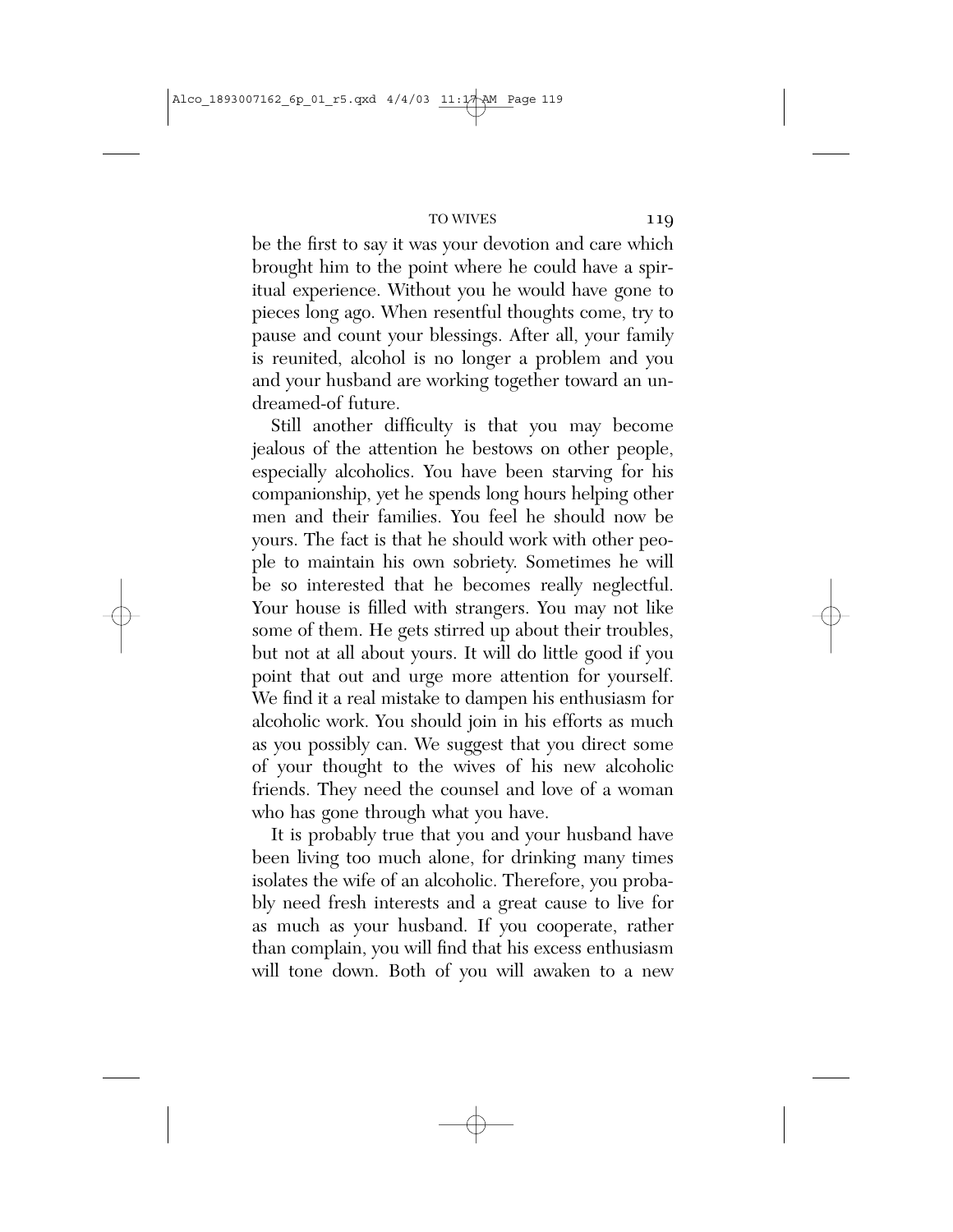sense of responsibility for others. You, as well as your husband, ought to think of what you can put into life instead of how much you can take out. Inevitably your lives will be fuller for doing so. You will lose the old life to find one much better.

Perhaps your husband will make a fair start on the new basis, but just as things are going beautifully he dismays you by coming home drunk. If you are satisfied he really wants to get over drinking, you need not be alarmed. Though it is infinitely better that he have no relapse at all, as has been true with many of our men, it is by no means a bad thing in some cases. Your husband will see at once that he must redouble his spiritual activities if he expects to survive. You need not remind him of his spiritual deficiency—he will know of it. Cheer him up and ask him how you can be still more helpful.

The slightest sign of fear or intolerance may lessen your husband's chance of recovery. In a weak moment he may take your dislike of his high-stepping friends as one of those insanely trivial excuses to drink.

We never, never try to arrange a man's life so as to shield him from temptation. The slightest disposition on your part to guide his appointments or his affairs so he will not be tempted will be noticed. Make him feel absolutely free to come and go as he likes. This is important. If he gets drunk, don't blame yourself. God has either removed your husband's liquor problem or He has not. If not, it had better be found out right away. Then you and your husband can get right down to fundamentals. If a repetition is to be prevented, place the problem, along with everything else, in God's hands.